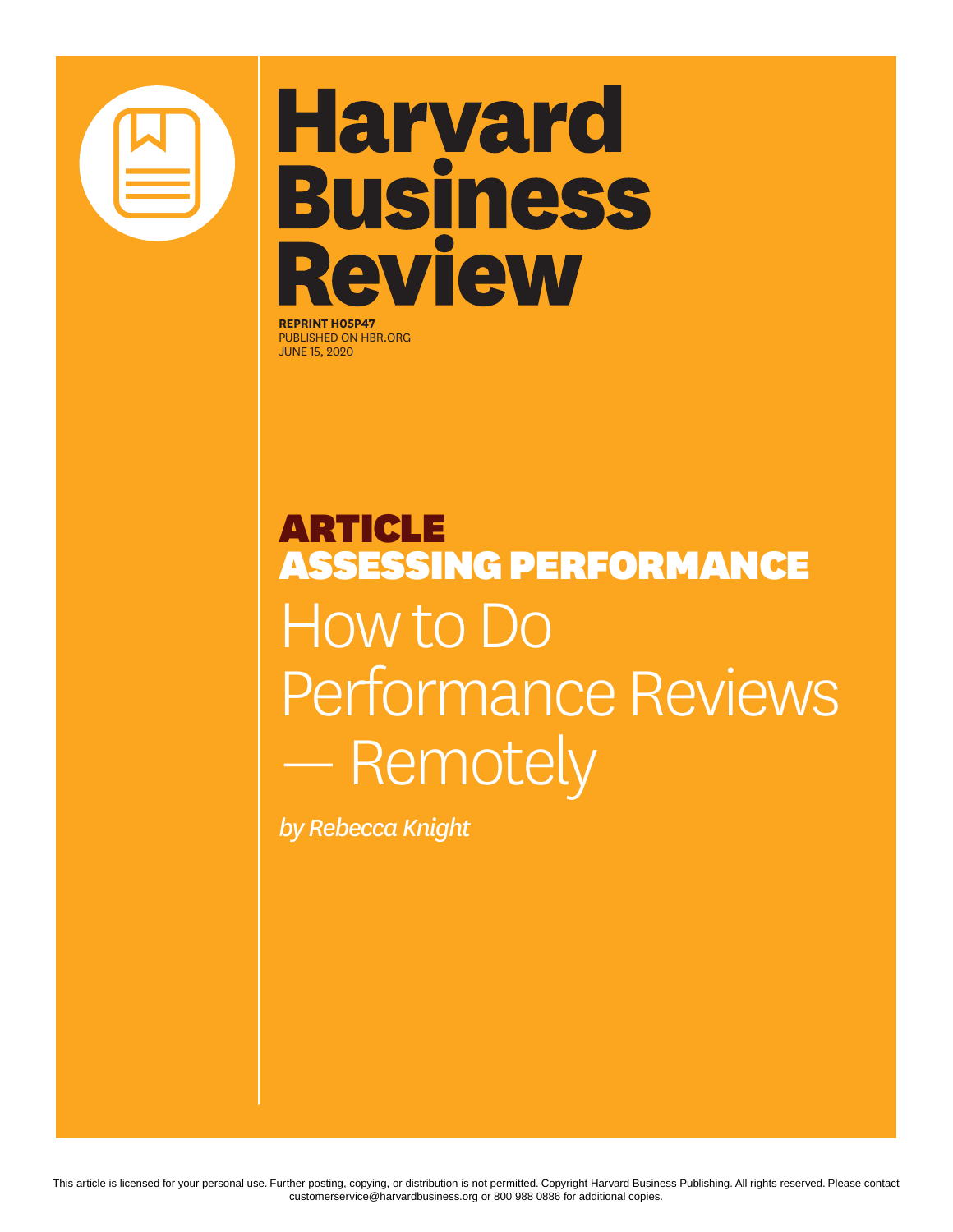

ASSESSING PERFORMANCE

# **How to Do Performance Reviews — Remotely**

by Rebecca Knight **JUNE 15, 2020**



*HBR STAFF/YUTTHANA CHUMKHOT/EYEEM/GETTY IMAGES*

You may have conducted hundreds of performance reviews over the course of your career, but in the era of Covid-19 everything is different. You and your team have been working remotely for months now in an extremely difficult situation. How do you begin to evaluate your employees' performance at such a challenging time? How much should you consider the impact of Covid-19 on your assessment? And how do you make sure you're fair-minded given everyone's different circumstances?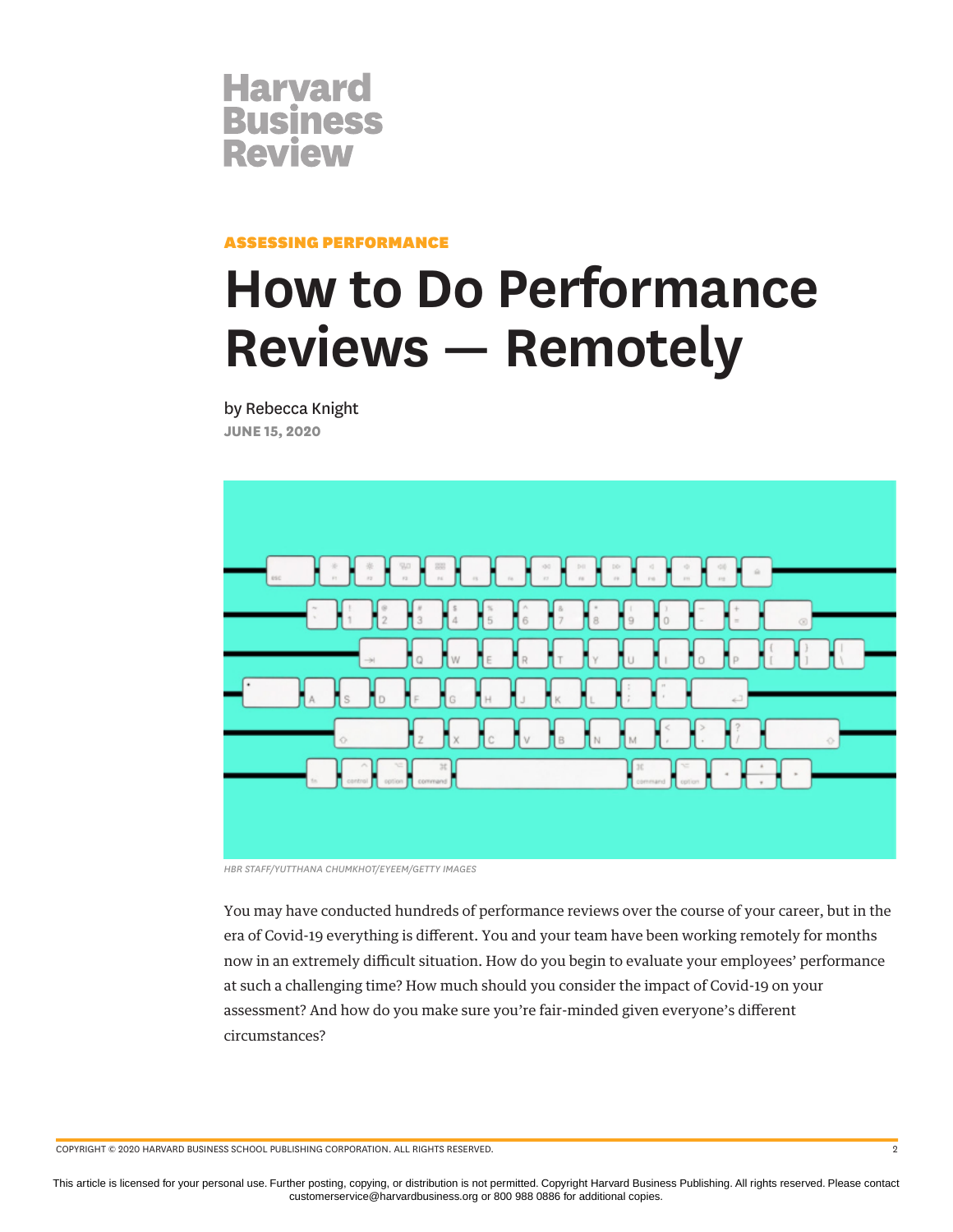#### **What the Experts Say**

Even in the best of times, no manager actually enjoys doing performance reviews. They are "tense, stressful, and anxiety-inducing," says Mark Mortensen, associate professor of organizational behavior at INSEAD. Now, amidst a global pandemic and economic crisis, performance reviews present an even greater challenge. "People are wrestling with uncertainty and existential dread," he says. Suffice it to say, your employees  $-$  even those not directly affected by the health emergency  $$ are not operating at their best. When it comes to evaluating their job performance, "there's no template and it's not one size fits all," says Anna Tavis, a clinical associate professor of human capital management at New York University and an editor at *People + Strategy,* a journal for HR executives. "Everyone is stretched in their own way," she says. Your goal, therefore, is "to make an empathetic assessment" based on "where your people are." Here are several strategies to help you do this.

#### **Reflect on your purpose**

For starters, think about why you're conducting these reviews in the first place — because, as the Covid-19 crisis trudges on, you're not necessarily looking to weed out poor performers or decide who gets a raise. Rather, it's to strengthen your organization's culture and reinforce its values. "How the company treats its employees in this situation will make or break the culture," says Tavis. So, think hard about what you aim to achieve with these evaluations. "Performance evaluations are one of the strongest anchors and artifacts of your corporate culture," and you should use them wisely, says Mortensen. Talk to your boss and colleagues about the company's near-term and long-term goals. Work together to figure out how to communicate those to your workforce as part of the evaluations. "What leaders do and say now in these times is going to be remembered," he says. [Show your](https://hbr.org/2020/04/how-to-handle-the-pressure-of-being-a-manager-right-now) [managerial mettle.](https://hbr.org/2020/04/how-to-handle-the-pressure-of-being-a-manager-right-now) "Tend to your flock." And remember, your primary objective hasn't changed: "You're still trying to help your employees become as strong as possible."

#### **Think about what you're evaluating**

Similarly, be clear in your own mind what you're basing your assessment on, says Mortensen. Are you looking at their widget sales prior to the health emergency? Or how well they're doing now? "From a principled standpoint, think about what's most important," he says. "Performance is a measure of success against a goal," adds Tavis. And at most organizations, the targets that were set last year before the Covid-19 crisis emerged "are no longer applicable" as the "goalposts have shifted" and the context has changed. Since it would be unfair to judge your employees against the company's pre-pandemic objectives, she recommends concentrating on your individual employee's growth and learning. "It would be really unfortunate if you focused on the transactional aspect of performance" when instead you could look at employees' "empathy, resilience, and capacity to adapt" during this challenging period. "Teamwork and collaboration are at a premium during this crisis," and those behaviors should be acknowledged and rewarded.

#### **Summon compassion**

Next, fully acknowledge the vastly different and varying circumstances your team members are operating under. With your team members working from home, your approach calls for a "little more flexibility, a little more heart, and a little more leniency," says Mortensen. Some may be juggling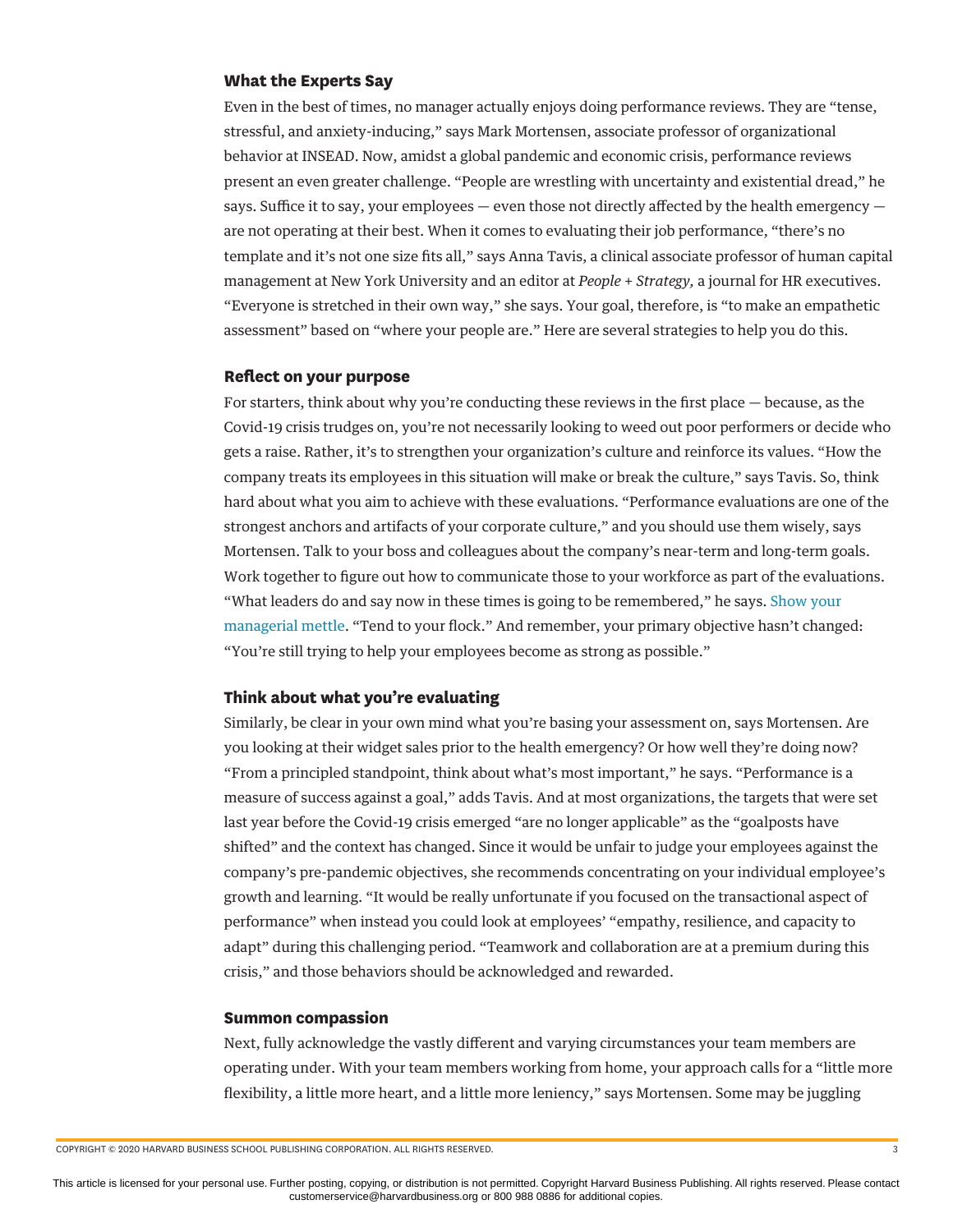client calls with entertaining their toddlers or helping their tweens with algebra; others may be overseeing projects while caring for elderly family members; still others may be trying to work while struggling with feelings of isolation. "You don't know exactly how rough it is for your employees." As a manager, "you can't only look at the deliverables people are providing" while "ignoring their home situations." [Show compassion.](https://hbr.org/2020/03/what-your-coworkers-need-right-now-is-compassion) "The psychological impact of Covid is hitting people in different ways," he says. "You need to give people a little more latitude."

#### **Consider doing away with ratings**

In that spirit, Tavis recommends temporarily "suspending numerical ratings." Rating your employees "is going to be extremely difficult because, for objective reasons, many are not able to give 100%," she says, adding that many schools have done away with student grades and are opting for a pass/fail model this semester. In place of ratings, she suggests creating "a flexible system that recognizes the hardships that many people are enduring," and doing "more of a narrative assessment" that provides employees with specific and helpful information about what they've done well and where they could improve.

### **Gather different kinds of data**

One of the most difficult things about conducting performance reviews at a time when your team has gone remote is that you don't have as much data as you usually do because you're not seeing your employees in person, says Mortensen. The risk is that "your old biases, positive or negative, are going to be amplified." Your star performers are sure "to be doing great" while your stragglers are "dropping the ball." To tackle the problem, you need "[to be conscious of those biases"](https://hbr.org/2019/01/why-most-performance-evaluations-are-biased-and-how-to-fix-them) and "look for other sources of data," he says. Request self-evaluations and canvas peers for their thoughts. Tavis recommends asking others: "How is this employee proactively communicating? How are they connecting with clients and colleagues? Who are they helping? Put those [positive] questions front and center."

#### **Set the right tone**

[Zoom fatigue](https://hbr.org/2020/04/how-to-combat-zoom-fatigue) is real but "for these kinds of conversations, video is really important," says Tavis. "It's more personal and humane." It also allows you to see "people where they are — whether they're working from their living rooms, their kitchens, or their closets," she adds. Be open and warm. Pay close attention to body language — both yours and your employees. Because you're not face-to-face, there are no "context cues, and it's easy to have misunderstandings," says Mortensen. "[On a screen], your employee's head is a teeny-tiny two-dimensional thing and it's going to be harder for you to judge" the subtext of what's happening. Did you just crush your employee's soul? Or is their video frozen? "You're going to have to be much more explicit and much more verbal," he says. Listen carefully and encourage back and forth communication. "Spend the time to really make sure things aren't lost in translation."

#### **Tread lightly with poor performers…**

In normal times, job reviews are a chance for managers to confront [poor performers](https://hbr.org/2020/05/how-to-manage-an-employee-whos-struggling-to-work-remotely) by demanding improvement. But these are not normal times. "If someone is not performing, now is not time to beat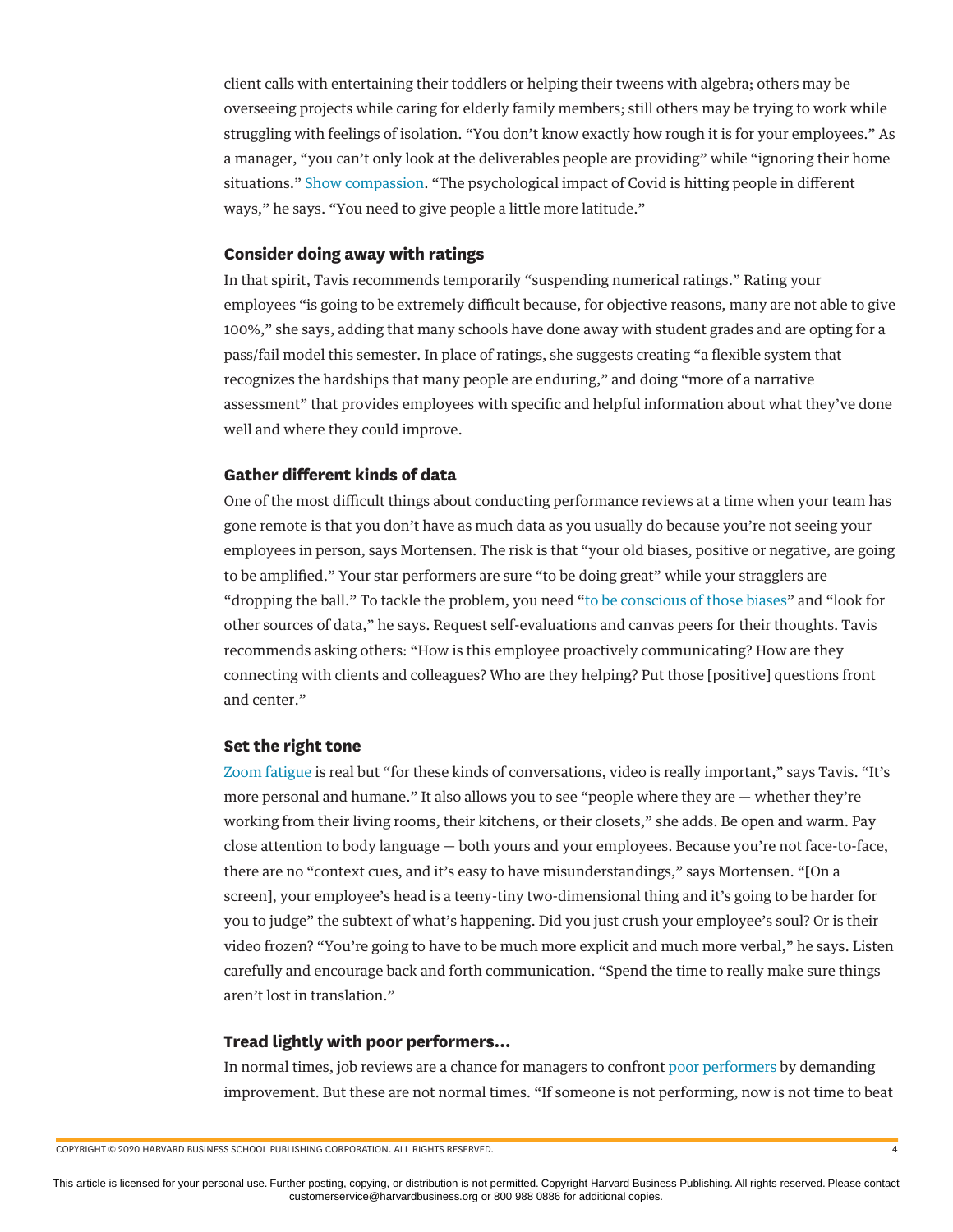them up," says Tavis. "You need to make a conscious decision which battles to fight right now. It's not worth it to run around chasing non-performers." Instead, if someone on your team isn't delivering, you need to ["find out why by asking what's going on in their lives,](https://hbr.org/2020/04/empathy-starts-with-curiosity)" she says. Mortensen advises creating some "slack in the system" to deal with problem employees. If ordinarily you'd put someone on warning because they're faltering, you could instead offer a "time-bound grace period" to allow them to "get used to remote working" and turn things around. "Give those who are struggling some space" maybe even until "the end of the calendar year." But, of course, there comes a "point at which you will have to make some tough calls."

## **…And be effusive with your stars**

On the flip side, it is critical to acknowledge your high performers — both for their morale and your organization's ability to retain them. "Your top talent will always have places to go," even in a tough employment market, says Tavis. Make sure you seize this opportunity to recognize and [show](https://hbr.org/2020/05/in-times-of-crisis-a-little-thanks-goes-a-long-way) [appreciation for employees](https://hbr.org/2020/05/in-times-of-crisis-a-little-thanks-goes-a-long-way) "who are working hard, engaged, committed, and offering their support to others." Reassurance and praise will mean a lot to your workers' peace of mind, adds Mortensen. In this economy, "people are experiencing a lot of dread and fear that they're going to be out of a job." The best way to help them ["cope with uncertainty is to create some certainty,](https://hbr.org/2020/04/how-to-talk-to-your-team-when-the-future-is-uncertain)" he says. Give people a baseline. "If you know that somebody's performance is not going to put them at risk, let them know."

### **Look to the future**

Since [working from home is the new normal for the foreseeable future](https://hbr.org/podcast/2020/04/working-from-home-and-company-culture), it's important to consider how you want to do performance evaluations going forward, says Mortensen. "In this environment, you may need more frequent, smaller evaluations such as semi-annual or quarterly check-ins. This will give you, the manager, "an opportunity to provide real feedback" and gives employees the chance "to make adjustments and calibrations." Tavis recommends thinking about how this crisis could "be a catalyst for [changing your organization's performance culture](https://hbr.org/2016/10/the-performance-management-revolution)." This period "represents an opportunity to pivot toward a people-focused management system, built around resilience and agility, instead of efficiency and competitiveness at any cost," she says. The former is "more sustainable in the long run."

#### **Principles to Remember**

Do

- Approach your evaluations with more flexibility, leniency, empathy, and compassion.
- Recognize and show appreciation for employees who are engaged and working hard. It's critical for their morale — and for your organization's ability to retain them.
- Use video for this conversation. It is more personal and humane.

Don't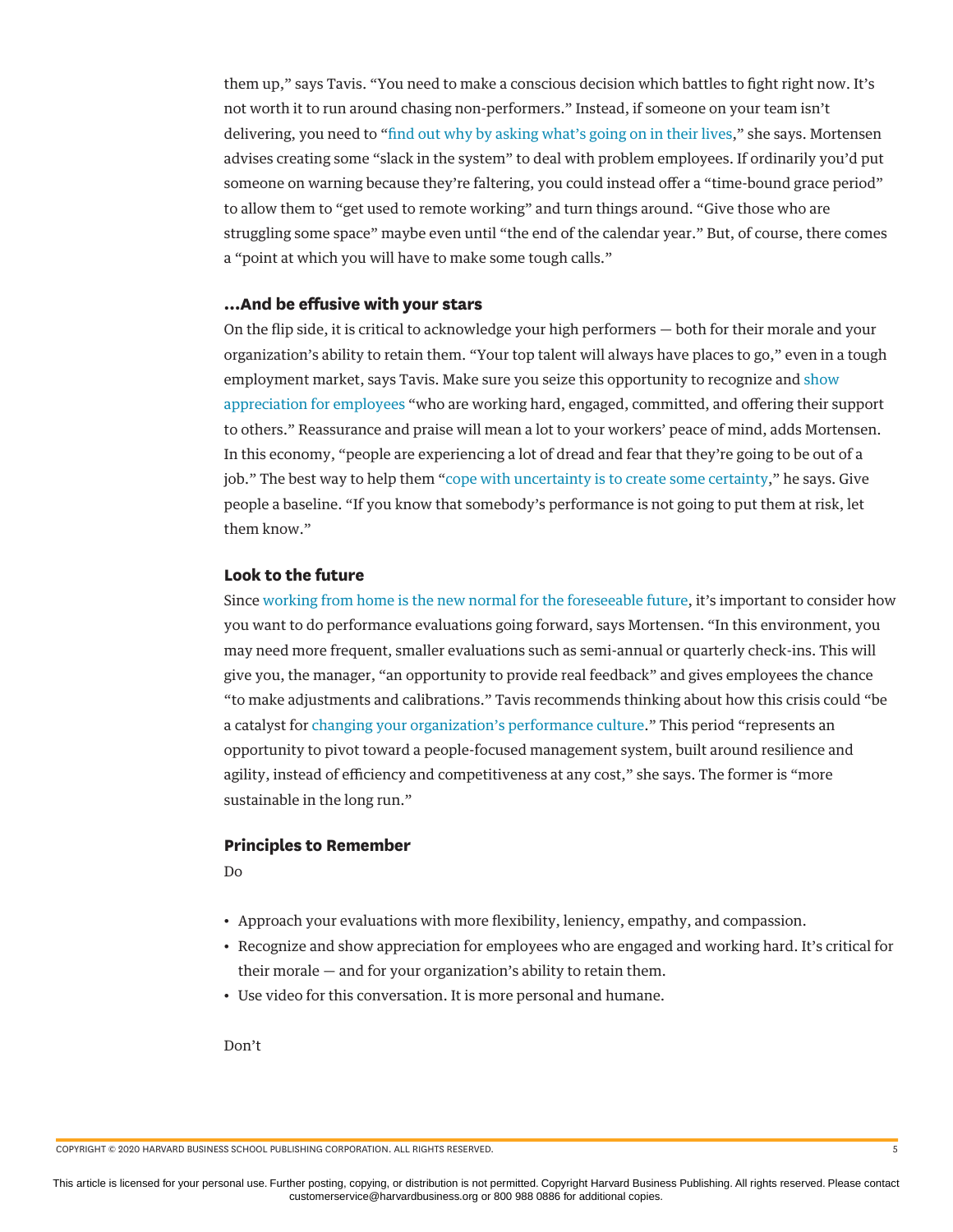- Be hard-hearted toward your poor performers. Give them a time-bound grace period to get used to working remotely and to turn things around.
- Let your old biases creep in. Seek out alternative data. Ask colleagues and reports for information on how well other employees are communicating, collaborating, and helping.
- Revert to business as usual instead, think about how to do performance reviews better. In this environment, semi-annual or quarterly evaluations may be optimal.

#### **Advice in Practice**

#### **Case Study #1: Show your top employees how much you value and appreciate them**

Sara Holtz, senior director of internal communications at Ellie Mae, the mortgage software company, had already completed the 2019 review portion of the performance management process for her team. However, due to the pandemic, the company's head of HR urged her and other frontline managers to engage in more frequent conversations about employee performance and development.

"During this unprecedented time, it is important for me, as a manager, to set the right tone and to visibly and actively support my teammates," she says. "I need them to know that my goal is to help them develop and improve even as they adjust to unbelievable circumstances."

One of her recent conversations with an employee — we'll call her "Jennifer" — was particularly illuminating. Jennifer has long been a top performer on Sara's team; and recently, she had gone above and beyond her usual responsibilities. Sara wanted to make sure that Jennifer knew how much her extra efforts were being noticed and appreciated.

When Sara started the discussion over the video conference line, however, she learned that Jennifer had a different perspective. Since the crisis started, she'd been working non-stop and she was feeling overwhelmed and on the verge of burnout. On top of that, Jennifer found it challenging to adjust to virtual communications with colleagues.

Sara empathized. She offered resources and support. "I encouraged her to pause and take a break," she says. "I assured her that I know things are tough right now, but I also wanted her to know how much we value her."

During the conversation, Sara talked to Jennifer about how the company's objectives were shifting. She encouraged Jennifer to make goals for the future.

"We are in a different world now than when our 2019 performance conversations happened," she says. "Our roles and demands were changing due to Covid and a fully remote workforce, and I wanted to help Jennifer think about what that meant for her professional career."

She and Jennifer ended up having a productive performance conversation about ways that Jennifer could continue to develop and contribute to the company.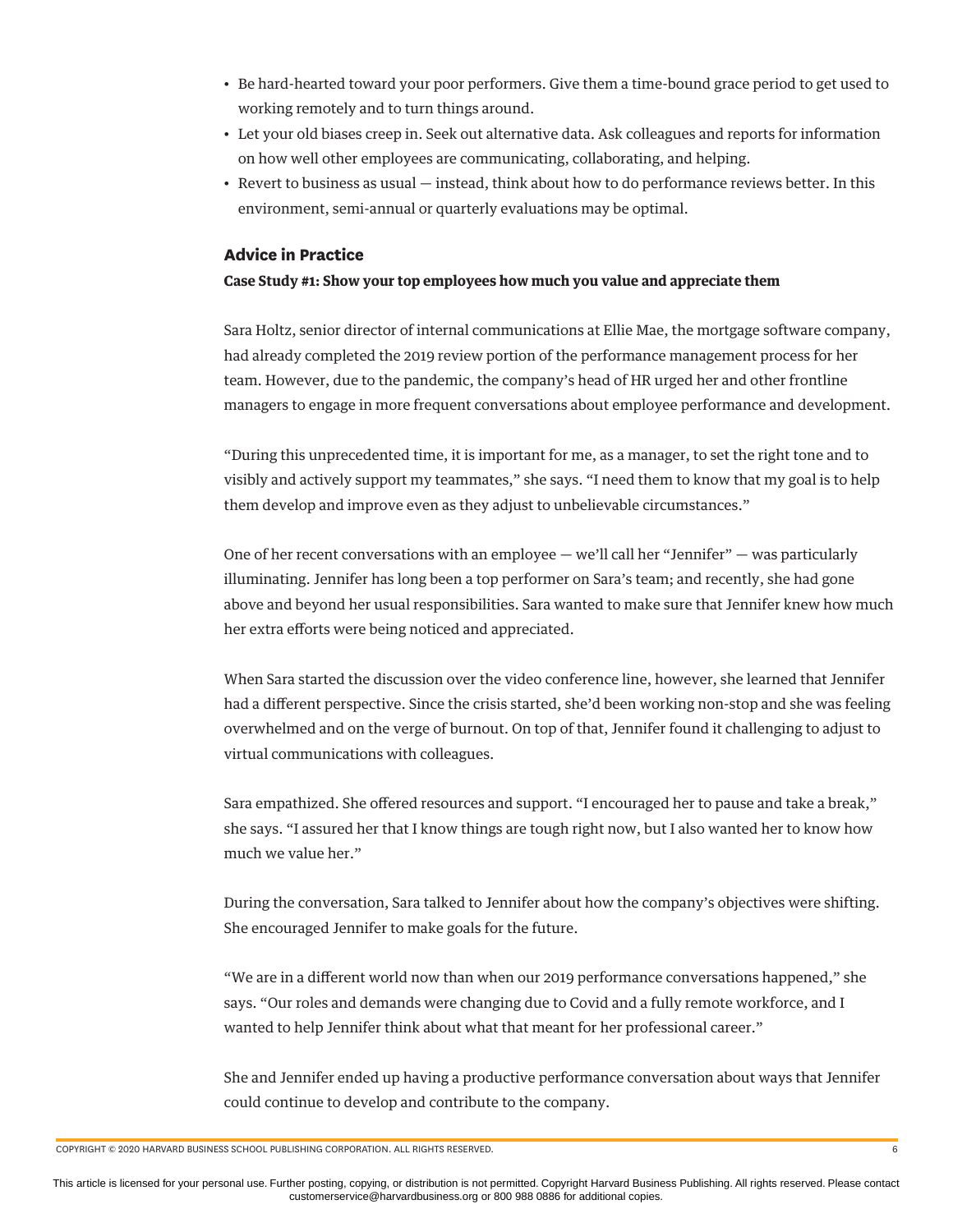"We're all humans first, and the more we feel connected to the business, our leaders and each other, the more productive and engaged we become," she says. "At the end of the day, business continues, but a shared emphasis on delivering for the business while understanding personal challenges is key."

#### Case Study #2: Be compassionate and offer to help your employees

Sirmara Campbell, Chief Human Resources Officer at LaSalle Network, a national staffing, recruiting, and culture firm, says that while employee performance reviews have no doubt changed due to the pandemic, the goal remains the same.

The point of performance reviews, she says, is to "give employees the opportunity to develop," which in turn helps the company grow. "Even at a time of heightened stress, we still need to make sure we are providing useful feedback to help the employee and the company move forward."

A recent performance evaluation with one of the company's employees  $-$  we'll call him "John"  $$ stands out in Sirmara's mind. Prior to the health emergency, John had been a consistent performer. But since the office has gone virtual, Sirmara noticed that he wasn't quite the same. "John is someone who thrives working closely with colleagues — it was his source of learning and motivation," she says. "Suddenly he's had to go 100% virtual for the first time, and it's been a transition. He's had to make a lot of adjustments."

Sirmara needed more data to identify the reason behind the performance dip, so she spoke with John's direct manager. She learned that John, who is a father, suddenly became a both full-time employee and full-time parent when his children's schools were closed due to the pandemic. "John's manager and I were empathetic about the situation, understanding John and other employees are experiencing things now that no one planned for."

When it came time for the quarterly virtual performance evaluation between John, his manager, and Sirmara, this was addressed. "We acknowledged that he had a lot going on," she says. "However, this is why it's important to evaluate the employee for the entire performance period, taking into account performance prior to the outbreak, and not fall into the trap of being impacted by the recency effect, where you just consider an employee's recent performance."

Sirmara wanted the overall message to John to reinforce his personal goals, as well as the company's goals. "We explained to him that we understand he can't hit every deadline like he once did in the office, however, we also outlined our expectations of what we believe he can achieve."

Sirmara and John's direct manager offered their assistance. "He needed to know that we would do everything in our power to help him and that he had our continued investment in him as an individual." Together, they figured out a way to shift his hours so that he could get his work done, and also be there for his family. John was appreciative of the added flexibility.